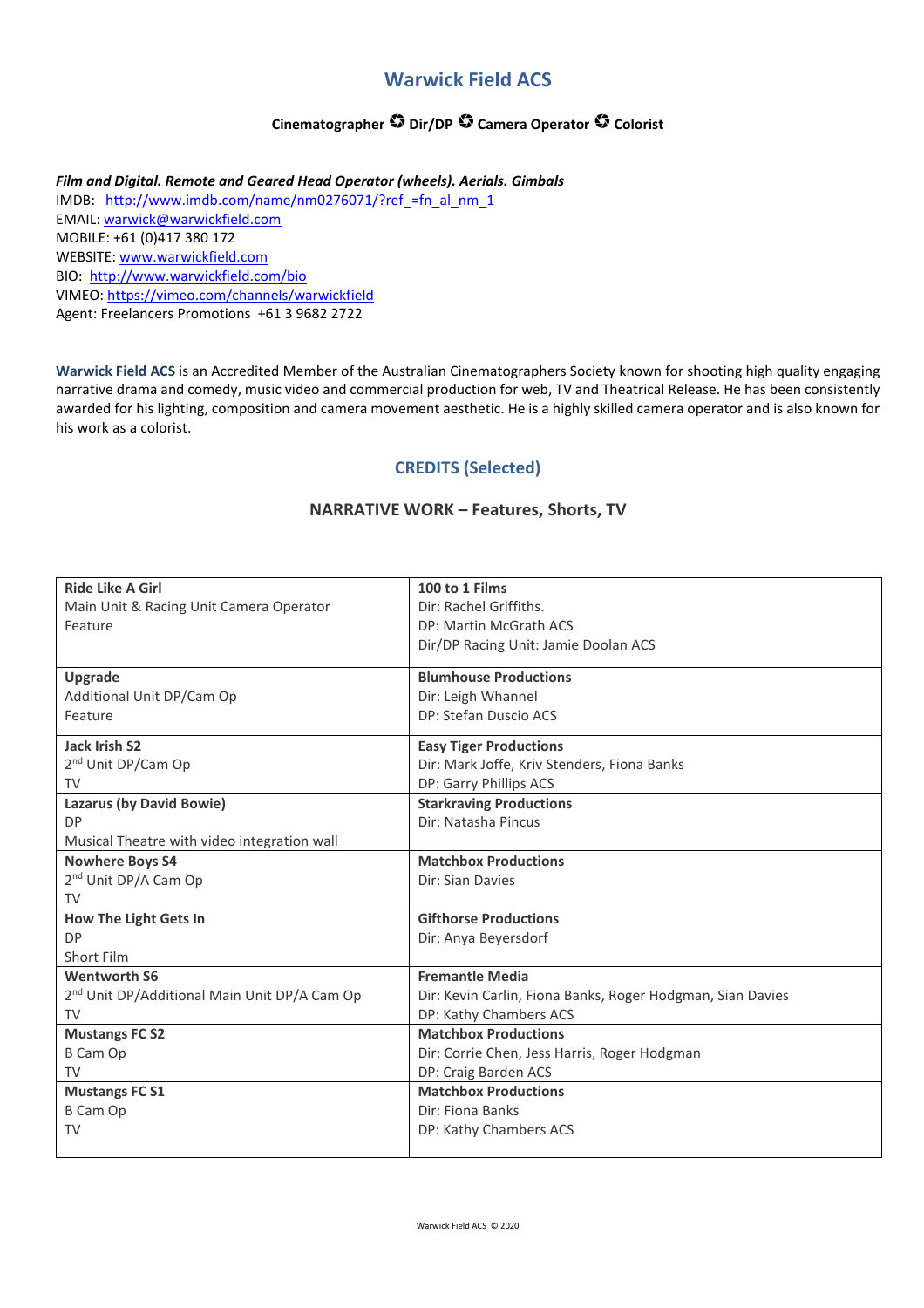| <b>Picnic At Hanging Rock</b>                   | <b>Fremantle Media</b>                           |
|-------------------------------------------------|--------------------------------------------------|
| Additional Unit DP/B Cam Op                     | Dir: Laryssa Kondracki                           |
| TV                                              | DP: Garry Phillips ACS                           |
| Lion                                            | <b>Easy Tiger Productions</b>                    |
| Additional DP/B Cam Op                          | Dir: Garth Davis                                 |
| Feature                                         | DP: Greig Fraser ACS ASC                         |
| Vampir                                          | <b>Gifthorse Productions</b>                     |
| <b>DP</b>                                       | Dir: Anya Beyersdorf                             |
| Short Film                                      |                                                  |
| <b>ACS Gold Award</b>                           |                                                  |
| <b>The Earth Wins</b>                           | <b>Helifilms Productions</b>                     |
| Aerial DP - IMAX                                | Dir: Jerry Grayson                               |
| <b>ACS Gold Award. ACS National Gold Tripod</b> |                                                  |
| The King's Daughter                             | <b>Lightstream Productions</b>                   |
| A Cam Op 2 <sup>nd</sup> Unit                   | Dir: Paul Currie                                 |
| Feature                                         | DP: David Eggby ACS                              |
| Partisan                                        | <b>Carver Films</b>                              |
| 2 <sup>nd</sup> Unit DP                         | Dir: Ariel Kleiman                               |
| Feature                                         | DP: Germain McMicking ACS                        |
| <b>The Elimination Game</b>                     | <b>Thatcher Productions</b>                      |
| <b>DP</b>                                       | Dir: Jon Hewitt                                  |
| Feature                                         |                                                  |
| <b>ACS Bronze Award</b>                         |                                                  |
| <b>Sisters</b>                                  | <b>Netflix</b>                                   |
| Specialist DP                                   | Dir: Emma Freeman                                |
| TV                                              | DP: Earle Dresner ACS                            |
| <b>Barracuda</b>                                | <b>Matchbox Productions</b>                      |
| Additional Cam Op                               | Dir: Robert Connelly                             |
| TV                                              | DP: Stefan Duscio ACS                            |
|                                                 |                                                  |
| Tomorrow, When The War Began                    | <b>Ingenious Productions</b>                     |
| 2 <sup>nd</sup> Unit DP/ Additional Camera Op   | Dir: Brendan Maher                               |
| TV                                              | DP: Simon Ozolins ACS                            |
| <b>Where The Wild Things Are</b>                | <b>Mandalay Entertainment.</b>                   |
| <b>Additional Camera Op</b>                     | Dir: Spike Jonze                                 |
| Feature                                         | DP: Lance Acord ASC                              |
| <b>Open Slather</b>                             | <b>Foxtel Productions</b>                        |
| <b>Additional DP</b>                            | Dir: Various                                     |
| TV                                              | DP: Laszlo Baranyai HSC ACS                      |
| <b>Bleak</b>                                    | <b>ABC TV</b>                                    |
| B Cam Op                                        | Dir: Kate McLennan/Kate McCartney                |
| TV                                              | DP: Joanne Donahoe-Beckwith                      |
| <b>Knowing</b>                                  | <b>Columbia Pictures</b>                         |
| Camera Operator                                 | Dir: Alex Proyas                                 |
| Feature                                         | DP: Simon Duggan ACS                             |
| Pinball                                         | <b>Holscope Productions</b><br>Dir: Matt Holcomb |
| DP<br>Feature POC                               |                                                  |
| <b>Neighbours</b>                               | <b>Fremantle Media</b>                           |
| 2 <sup>nd</sup> Unit DP                         | Dir: Various                                     |
| TV                                              |                                                  |
|                                                 |                                                  |
| <b>Offspring</b>                                | <b>Southern Star Productions</b>                 |
| Additional Cam Op                               | Dir: Various                                     |
| <b>TV</b>                                       | DP: John Brawley                                 |
|                                                 |                                                  |
| <b>Healing</b>                                  | <b>Point Blank Productions</b>                   |
| 2 <sup>nd</sup> Unit DP/ Aerial DP              | Dir: Craig Monahan                               |
| Feature                                         | DP: Andrew Lesnie ACS ACS                        |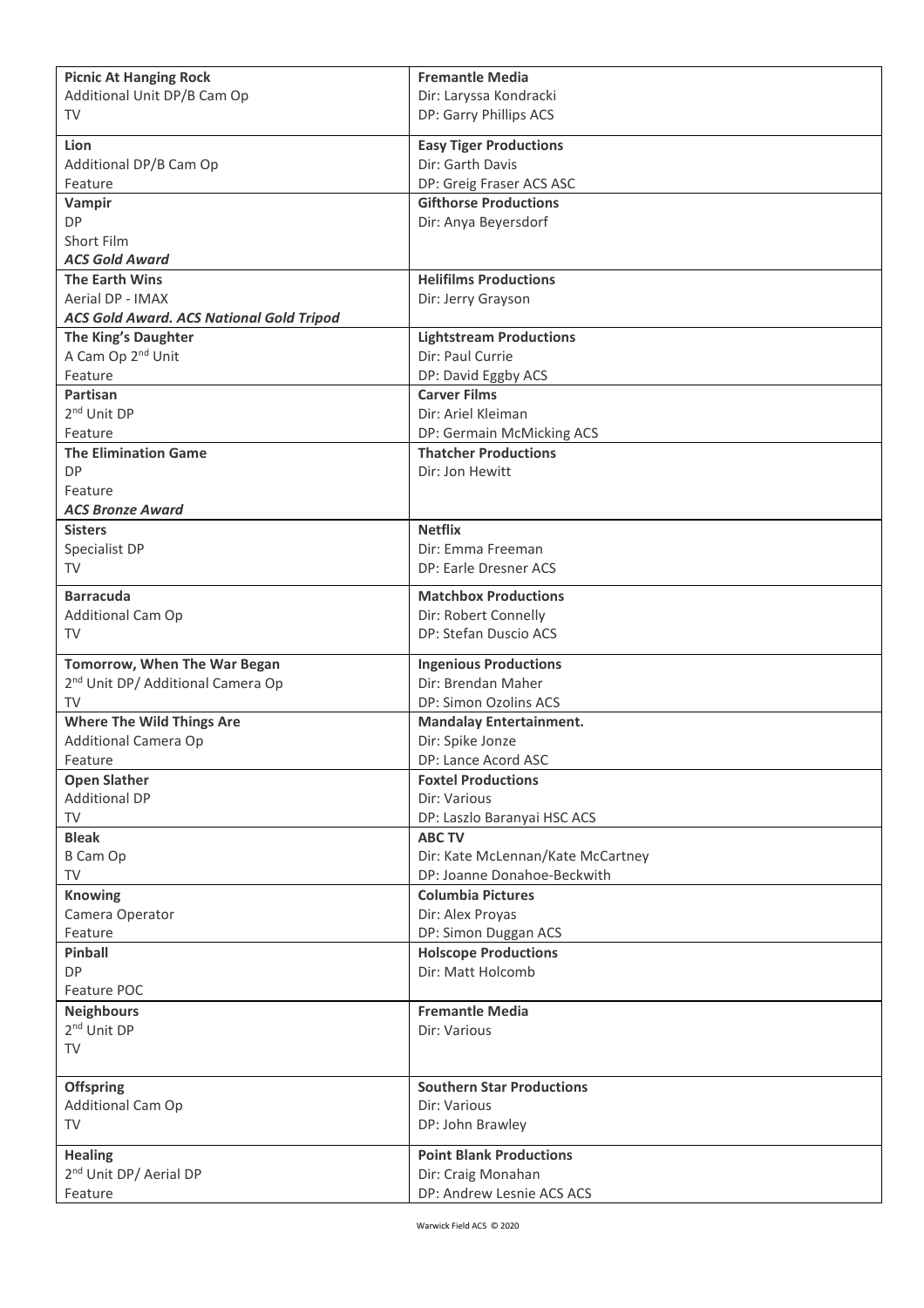| <b>Nightmares and Dreamscapes</b>         | Paramount                        |
|-------------------------------------------|----------------------------------|
| Additional Camera Op                      | Dir: Rob Bowman/Mikael Saloman   |
| <b>TV</b>                                 | DP: John Stokes ACS/Ben Nott ACS |
| Arietta                                   | <b>Stark Raving Productions</b>  |
| <b>DP</b>                                 | Dir: Natasha Pincus              |
| Short Film                                |                                  |
| <b>ACS Silver Award</b>                   |                                  |
| <b>The Pacific</b>                        | <b>Dreamworks</b>                |
| Cam Op                                    | Dir: Various                     |
| TV                                        | DP: Remi Adefarasin AFC          |
| <b>Trapped In Space</b>                   | <b>Paramount Pictures</b>        |
| A Camera Operator                         | Dir: Arthur Allan Seidelman      |
| Feature                                   | DP: Nino Martinetti ACS          |
| Horseplay                                 | <b>Mushroom Pictures</b>         |
| A Camera Operator                         | Dir: Stavros Kazantzidis         |
| Feature                                   | DP: David Eggby ACS              |
|                                           |                                  |
| <b>Josh Jarman</b>                        | <b>Red Rover Productions</b>     |
| A Cam Operator                            | Dir: Pip Mushin                  |
| Feature                                   | DP: Jaems Grant ACS              |
|                                           |                                  |
| <b>Secret Life Of Us</b>                  | <b>Southern Star Productions</b> |
| <b>DP</b>                                 | Dir: Various                     |
| <b>TV</b>                                 |                                  |
| <b>Ghost Rider</b>                        | <b>Columbia Pictures</b>         |
| <b>B Camera Operator</b>                  | Dir: Mark Steven Johnson         |
| Feature                                   | DP: John Stokes ACS/Ben Nott ACS |
| <b>Place Of The Dead</b>                  | <b>London Weekend Television</b> |
| 2 <sup>nd</sup> Unit DP                   | Dir: Suri Krishnamma             |
| TV                                        | DP: Nino Martinetti ACS          |
| <b>HOME</b>                               | 20 <sup>th</sup> Century Fox     |
| <b>Aerial DP</b>                          | Dir: Yann Arthus-Bertrand        |
| Feature Doc                               |                                  |
| <b>Blonde</b>                             | <b>CBS Productions</b>           |
| A Cam Operator                            | Dir: Joyce Chopra                |
| TV                                        | DP: James Glennon ASC            |
| <b>Dolphin Cove</b>                       | <b>Paramount Pictures</b>        |
| A Camera Operator/2 <sup>nd</sup> Unit DP | Dir: Various                     |
| TV                                        | DP: Nino Martinetti ACS          |
| <b>Mission: Impossible</b>                | <b>Paramount Productions</b>     |
| A Cam Operator                            | Dir: Various                     |
| TV                                        | DP: Ben Nott ACS                 |
|                                           |                                  |
| <b>The Dish</b>                           | <b>Working Dog Productions</b>   |
| Aerial DP/2 <sup>nd</sup> Unit DP         | Dir: Rob Sitch                   |
| Feature                                   | DP: Graeme Wood                  |
| Rogue                                     | <b>Village Roadshow Pictures</b> |
| Aerial DP                                 | Dir: Greg McLean                 |
| Feature                                   | DP: Will Gibson                  |
| The Cup                                   | <b>JDL Films</b>                 |
| Aerial DP                                 | Dir: Simon Wincer                |
| Feature                                   | DP: David Burr ACS               |
| Love's Labour                             | <b>Stark Raving Productions</b>  |
| <b>DP</b>                                 | Dir: Natasha Pincus              |
| Short Film                                |                                  |
| <b>ACS Silver Award</b>                   |                                  |
| <b>Subdivision</b>                        | <b>Freshwater Productions</b>    |
| <b>Aerial DP</b>                          | Dir: Sue Brooks                  |
| Feature                                   | DP: John Stokes ACS              |
|                                           |                                  |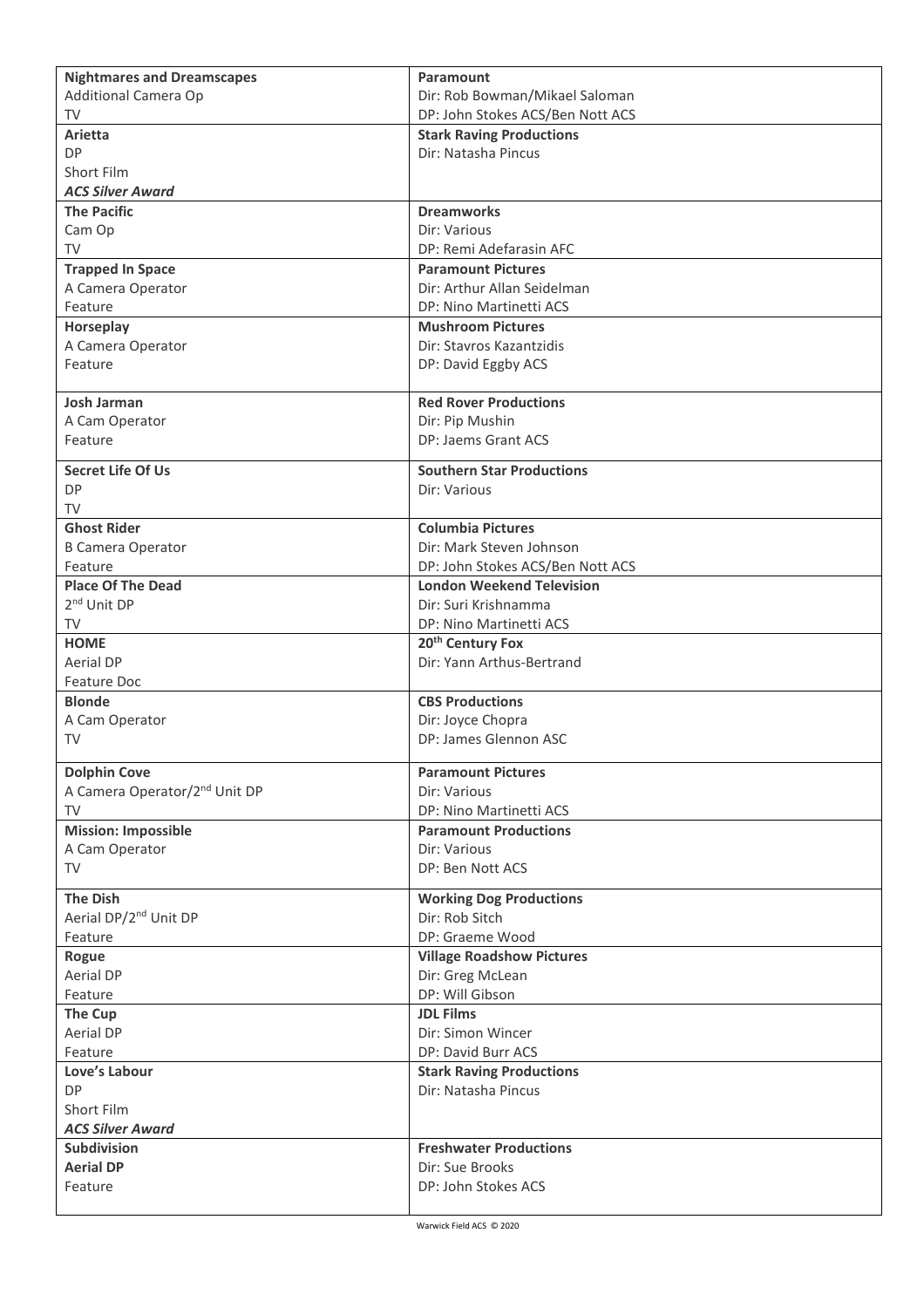# **MUSIC VIDEOS (Selected)**

| When The Machine Starts - Missy Higgins            | <b>Stark Raving Productions</b>                                       |
|----------------------------------------------------|-----------------------------------------------------------------------|
| DP/A Cam Operator                                  | Dir: Natasha Pincus                                                   |
|                                                    |                                                                       |
|                                                    |                                                                       |
| Carry You - Missy Higgins & Tim Minchin<br>Dir/DP  | <b>Warwick Field Cinematography</b><br>Dir/DP/Colorist: Warwick Field |
|                                                    |                                                                       |
|                                                    |                                                                       |
| Killing A Little Time - David Bowie (from Lazarus) | <b>Stark Raving Productions</b>                                       |
| DP/A Cam Operator                                  | Dir: Natasha Pincus                                                   |
|                                                    |                                                                       |
| Always Crashing In The Same Car - David Bowie      | <b>Stark Raving Productions</b>                                       |
| (from Lazarus)                                     | Dir: Natasha Pincus                                                   |
| DP/A Cam Operator                                  |                                                                       |
| <b>Cemetery - Missy Higgins</b>                    | <b>Stark Raving Productions</b>                                       |
| DP/A Cam Operator                                  | Dir: Natasha Pincus                                                   |
| <b>ACS Bronze Award.</b>                           |                                                                       |
| Somebody That I Used To Know - Gotye (feat.        | <b>Stark Raving Productions</b>                                       |
| Kimbra)                                            | Dir: Natasha Pincus                                                   |
| DP/A Cam Operator                                  |                                                                       |
| ARIA Award – Best Video, ACS Silver Award, MTV     |                                                                       |
| <b>Music Awards (USA) Nominated Best Video</b>     |                                                                       |
| God Told Me To - Paul Kelly                        | <b>Stark Raving Productions</b>                                       |
| DP/A Cam Operator                                  | Dir: Natasha Pincus                                                   |
| IF Award - Best Video. ACS Gold Award.             |                                                                       |
| <b>Everyone's Waiting - Missy Higgins</b>          | <b>Stark Raving Productions</b>                                       |
| DP/A Cam Operator                                  | Dir: Natasha Pincus                                                   |
| ARIA Award - Best Video. ACS Gold Award.           |                                                                       |
| <b>Burn Your Name - Powderfinger</b>               | <b>Stark Raving Productions</b>                                       |
| DP/A Cam Operator                                  | Dir: Natasha Pincus                                                   |
| <b>ACS Bronze Award.</b>                           |                                                                       |
| <b>Unashamed Desire - Missy Higgins</b>            | <b>Stark Raving Productions</b>                                       |
| DP/A Cam Operator                                  | Dir: Natasha Pincus                                                   |
| <b>ACS Bronze Award</b>                            |                                                                       |
| Laundryman - MC Trackydactyl -                     | <b>Peloton Productions</b>                                            |
| DP/A Cam Operator                                  | Dir: Nick Russell                                                     |
| <b>Science Of The Heart - Falloe</b>               | <b>Stark Raving Productions</b>                                       |
| DP/A Cam Operator                                  | Dir: Natasha Pincus                                                   |
| <b>ACS Silver Award</b>                            |                                                                       |
| We Won't Run - Sarah Blasko                        | <b>Stark Raving Productions</b>                                       |
| DP/A Cam Operator                                  | Dir: Natasha Pincus                                                   |
| <b>ACS Silver Award</b>                            |                                                                       |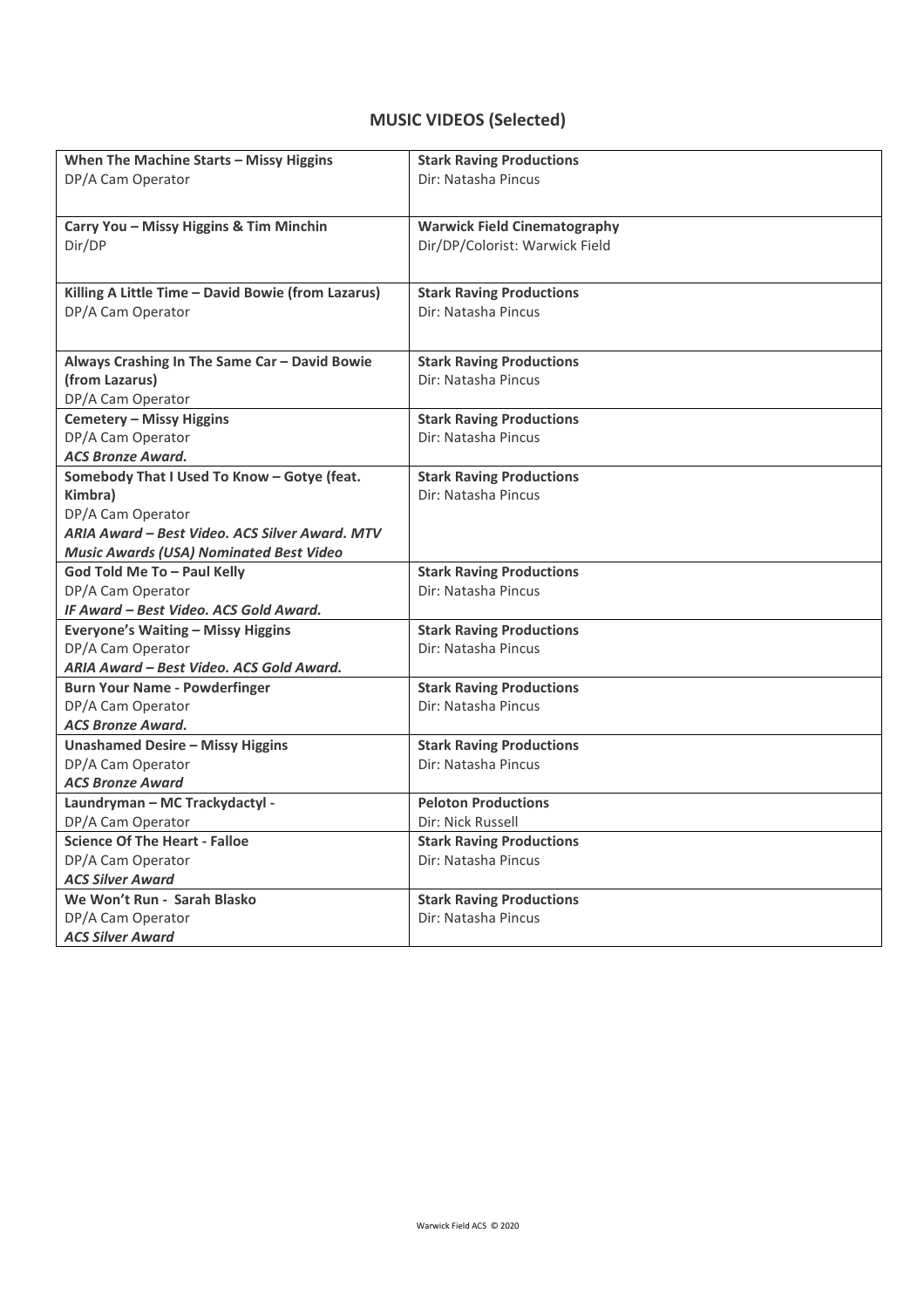### **ADVERTISING – TV and Web Content**

| Audi - Can't Live Without "Virat Kholi" | <b>Films and Casting Temple</b>      |
|-----------------------------------------|--------------------------------------|
| <b>DP</b>                               | Dir: Dean Codrington                 |
|                                         |                                      |
| <b>Highway Patrol Title Sequence</b>    | <b>Greenstone TV NZ</b>              |
| <b>DP</b>                               | Dir: Antony Miller                   |
| <b>Lexus LS</b>                         | <b>Heckler Productions</b>           |
| A Cam Operator                          | Dir: Marco Gentile                   |
|                                         | DP: Mauro Chiarello                  |
| <b>Gatorade - Usain Bolt</b>            | <b>Plaza Films</b>                   |
| A Cam Operator                          | Dir: Paul Middleditch                |
|                                         | DP: Daniel Ardilley                  |
| <b>Honda Type R</b>                     | <b>The Producers</b>                 |
| A Cam Operator                          | Dir/DP: Tov Belling                  |
| <b>Australian Unity - Thrive</b>        | <b>Finch</b>                         |
| 2 <sup>nd</sup> Unit DP                 | Dir: Jae Morrison                    |
|                                         | DP: Ginny Loane                      |
| Dodoni Yoghurt                          | <b>Airbag Productions</b>            |
| <b>DP</b>                               | Dir: Aaron Wilson                    |
|                                         |                                      |
| <b>Lifeguards</b>                       | <b>Peloton Productions</b>           |
| <b>DP</b>                               | Dir: Nick Russell/Nick Musgrove      |
| William Hill - Own the Moment           | <b>Plaza Films</b>                   |
| A Cam Operator                          | Dir: Paul Middleditch                |
|                                         | DP: Daniel Ardilley                  |
| Mazda CX-5 - Romy                       | <b>Bravada Films/9MM Productions</b> |
| <b>DP</b>                               | Dir: Dean Codrington                 |
| <b>ACS Silver Award</b>                 |                                      |
| <b>Toyota AFL Legends series</b>        | <b>The Pound</b>                     |
| A Cam Operator                          | Dir: Dogboy                          |
|                                         | DP: Gary Richards                    |
| <b>Kid's Helpline</b>                   | <b>Peloton Productions</b>           |
| <b>DP</b>                               | Dir: Nick Russell                    |
|                                         |                                      |
| <b>Mini Cooper - Absinthe</b>           | <b>Bravada Films</b>                 |
| <b>DP</b>                               | Dir: Dean Codrington                 |
| <b>ACS Gold Award</b>                   |                                      |
| <b>Farmer's Union Iced Coffee</b>       | <b>Bravada Films</b>                 |
| DP                                      | Dir: Dean Codrington                 |
| <b>Holden Professional Service</b>      | <b>Hot Glue Productions</b>          |
| <b>DP</b>                               | Dir: Matt Hearn                      |
| <b>Healthy Break Chemist Warehouse</b>  | <b>Stratosphere Agency</b>           |
| <b>DP</b>                               | Dir: Various                         |
| <b>KFC- Signature Free Range Burger</b> | <b>Photoplay Productions</b>         |
| <b>DP</b>                               | Dir: Matt Kamen                      |
| <b>KFC- Chilli Cheddar Burger</b>       | <b>Photoplay Productions</b>         |
| DP                                      | Dir: Matt Kamen                      |
| <b>Australian Navy - Submarine</b>      | <b>Loud Films</b>                    |
| DP/Aerial DP                            | Dir: Jamie Doolan                    |
|                                         | <b>Airbag Productions</b>            |
| <b>Australian Open Tennis Opener</b>    |                                      |
| DP                                      | Dir: Travis Hogg                     |